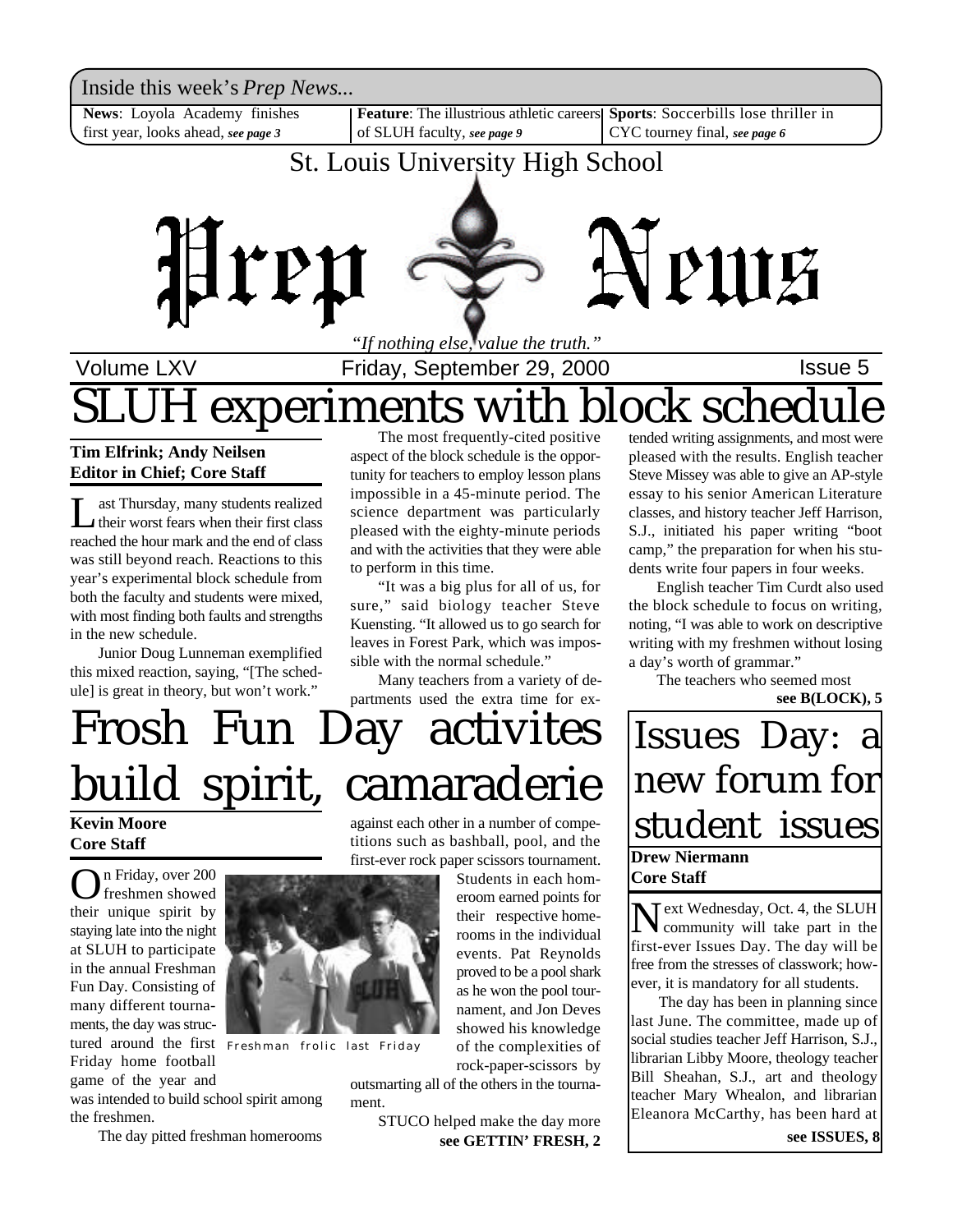# AP Scholars abound at the U. High

#### **Raj Joseph Assistant Editior**

Over the past few weeks, the mem-<br>bers of the classes of 2000 and bers of the classes of 2000 and - 2001 have received a steady flow of college material to their mailboxes. Those students who performed extremely well on the Advanced Placement(AP) Exams, however, also received recognition from the College Board.

On Tuesday, September 19, St. Louis U. High received the official transcript from the College Board that recognizes those students. According to the College Board, "The AP Scholar Awards are academic distinctions that students may cite among their credentials on applications, resumés, etc. However, students do not receive monetary award from the College Board."

Of the 196 students who took the most recent AP Exams last May, sixtytwo achieved some level of recognition. The awards included being named either a Scholar, Scholar with Honors, or a Scholar with Distinction.

On a scale of one to five, with one being the lowest score and five being the highest, a student who earns grades of 3 or higher on three or more AP Exams on full-year courses (or the equivalent) becomes an AP Scholar.

The AP Scholar with Honor award is granted to students who average 3.25 on all the exams they have taken and earn grades of 3 or higher on four or more of

### GETTIN' FRESH

#### (from 1)

enjoyable by sponsoring a free barbecue and free admission into the game. "I liked the free food," said freshman Tom Carrow.

The day was also intended to help the freshmen come together as a class. "I thought the freshmen bonded well...as they rooted for their homerooms," said senior advisor Mark Rosenkranz.

those exams on full-year courses (or the equivalent).

The requirements to earn the award of AP Scholar with Distinction are slightly higher. Students must average 3.5 on all the exams they take and also earn grades of 3 or higher on five or more of these exams on full-year courses (or the equivalent).

Since the AP Board counts half-year course exams as half the weight of fullyear course exams, a student could take two exams that correspond to two halfyear courses and still earn one full year of credit.

Of the sixty-two students who earned an award, the class of 2000 earned the majority of the awards, simply because they have had two years to take tests to raise their average scores, as opposed to only one year for the class of 2001. Of the class of 2000, 33 were AP Scholars, 18 were AP Scholars with Honor, and 11 were AP Scholars with Distinction. The class of 2001 had 9 AP Scholars and 3 AP Scholars with Honor.

The overall school average was 3.95. For the past few years, the average has hovered at just below 4 with the average of the 1999 school year being 3.98 and the average of the 1998 school year being 3.94.

The number of students who take the exams has also held steady for the past few years. This year, 196 students took a total of 377 exams. Of those 377 exams, only 46 were below the score of 3.

In 1999, 202 students took a total of

 Homeroom M101 overcame an early loss to M115 in the round-robin bashball tournament to advance to the finals, where they defeated M115 for the bashball championship. Strong play in the pool tournament made M101 the overall homeroom winner, earning them the coveted prize of donuts in homeroom.

The primary planner of the day's events, freshman moderator Tim Curdt, 379 exams, and only 51 were below the score of 3.

In 1998, of the 175 students who took 356 exams, only 46 were scores of 1 or 2.

Academic Dean Art Zinselmeyer orchestrates much of the sign-up, distribution, and proctoring of the tests. He was proud of the results. He said, " I think that our students did well considering that the majority take more than one AP Exam. They should be commended for that. The teachers who help them prepare (should also be commended)." Zinselmeyer also commented on the timing, saying, " They come at the time of finals, prom, and graduation. The students do a good job concentrating. I'm impressed with the seriousness (with which) the students undertake the exams."

Senior Bob Brewer, one of the three members of the class of 2001 to earn the Scholar with Honor award, commented on both receiving the award and his preparations for the exams. Brewer was initially very surprised because he "thought that (his) performance was below what (he) expected."

Brewer took four exams: Physics, Latin, United States History, and English Grammar and Composition. He mentioned that for certain exams, such as English, his preparation reflected the maturing of his writing over the past few years, as opposed to preparing for an entirely new subject, such as physics. He also noted that SLUH's curriculum is rigorous enough so that students who do not take AP specific courses could still perform well on the exams.

said "The day could not have happened without the seniors, who recruited freshmen all week."

The day was designed to get as many freshmen involved and spirited as possible, said Curdt, who also noted, "Everyone had the chance to participate and have a good time."

Concluded Curdt, "The class of 2004 certainly is a spirited bunch."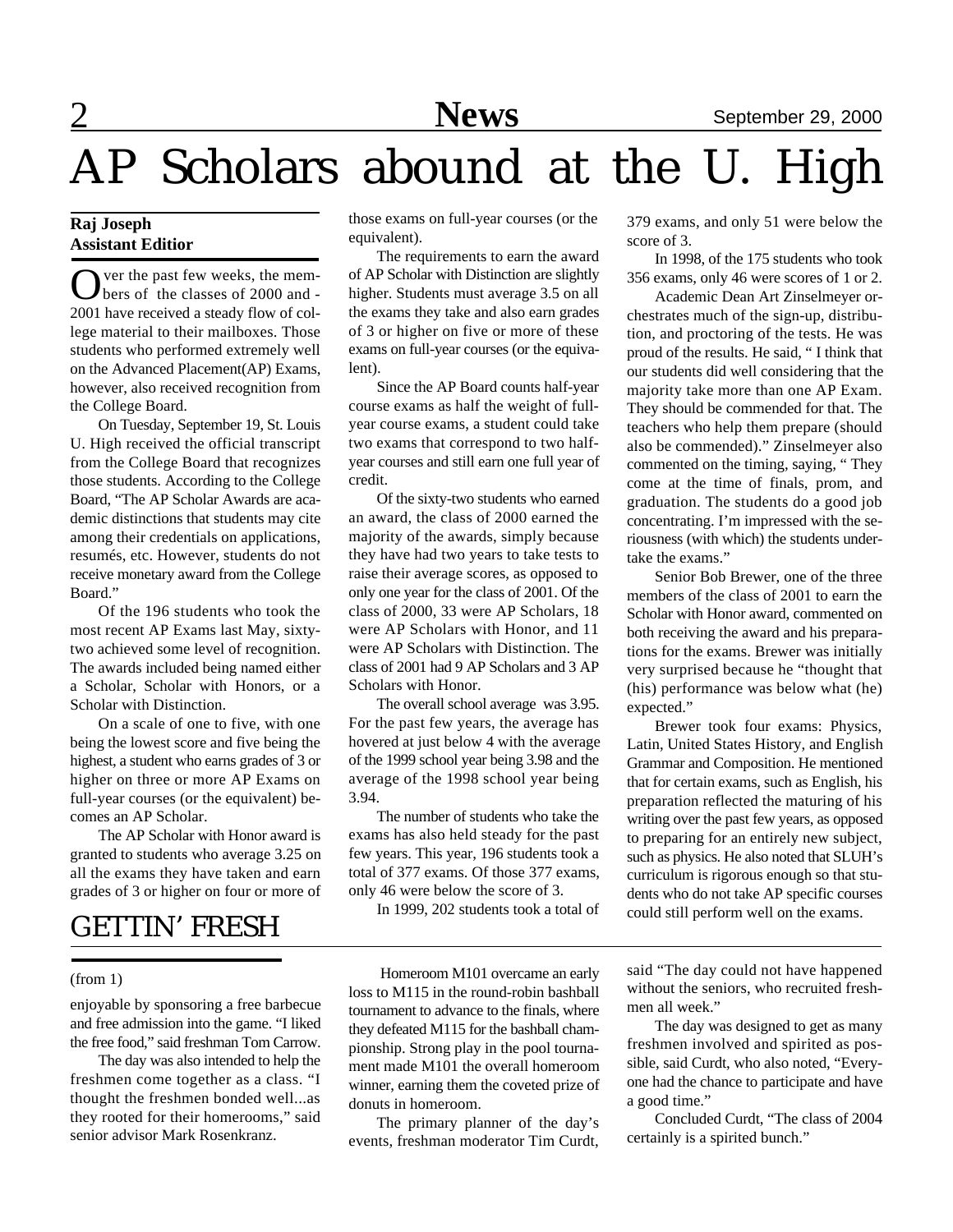# September 29, 2000 **News** 3 Loyola continues to build in second year

#### **Andrew Ivers Assistant Editor**

S eptember 9, 2000, marked the one-<br>S year anniversary of the first day of  $\sum$  year anniversary of the first day of classes at Loyola Academy, a SLUHfounded grade school located in downtown St. Louis at 3854 Washington.

The student body last year consisted of 17 sixth-grade boys "who (were) from low income families, who (resided) in depressed neighborhoods, who (were) in danger of failing to achieve, and who (were facing) other forms of deprivation," according to a student-recruiting flier which circulated in the spring and summer of 1999.

The 1999-2000 year and subsequent summer were incredibly successful; administrators have made many necessary changes in the last few months and are planning a year to parallel their first in structure.

"We made a lot of progress last year," said Principal Frank Corley, class of '77. The students succeded in "forming...into a group. We (have built) a real community between faculty and students and the kids really (grew) into a unit."

During the last week of classes in mid-summer 2000, the administration organized a Mass and awards assembly which "really was a time to celebrate a year of accomplishments," according to Corley.

The school took August off, during which time the administration integrated 16 new sixth-graders and added 4 boys to the new seventh grade. "We did it pretty smoothly," commented Corley.

The school has added two new faculty members: Pat Garrett, who will teach art, language arts, and social studies, and Melodie Hessling, who will teach science and math. Hessling, a graduate of St. Louis University in environmental science and geology, worked at the Milwakee Nativity School, an institution with the same philosophies as Loyola.

Another addition to the community is Kevin Dyer, S. J., who will serve part of his Novitiate as a part-time aid during the

first semester. According to Corley, "It's really cool to have a Jesuit as an actual, physical presence at (the school)."

This year the school continues to run on a block schedule with a seven-period day; classes meet five days per week. A typical day begins at 7:30 p.m., when the doors open; classes begin after 8:10 and run until 3:00 p.m., with extracurricular activities continuing until 6:00 pm. Subjects include alternating courses in language arts, math, and Spanish, as well as daily courses in social studies, science, and theology.

On three Saturdays per month, students and faculty convene so students may participate in on- or off-campus recreation, during which the school emphasizes character education to teach boys how to grow up and become righteous men.

One goal for the upcoming months is to "get used to space...to figure out the right way to use (it)," Corley explained. The dining facility has already been completely remodeled and the library's book collection is growing. Any improvement to the library is welcomed, however, since the administration places a major emphasis on encouraging the students to use a library well and often; the school wants the boys to "establish a habit of reading for enjoyment," Corley remarked.

Another task for administrators is to recruit good, strong students for the 2001- 2002 school year; the school needs to get its name out as it is in competition with charter schools for such boys.

Extracurricular activities at the school have blossomed since last September: the soccer team is even "more successful than last year," says Corely. Also, the boys are participating in a physical education program with the downtown YMCA facility and staff, and the St. Louis African Chorus is forming a boys choir of Loyola students. The school is also planning to form a Boy Scout troop.

On October 6, an exhibit at the Sheldon Art Gallery will open featuring a quilt—made up of individually-constructed squares—and masks, both created by Loyola boys. The subject of the

work is experiences of violence, and Corley says the pieces turned out well.

One problem which the Loyola administrators face is getting "kids to rise to a really tough mission" which the school advocates: encouraging "boys...from difficult situations...to grow past those situations to success," Corley explained. "Their job is harder than mine...it is easy to say you want to do something but you've got to show (it)."

Some of these problems manifested themselves last Thursday, Sept. 21 when several fights occured between students. Senior Mike Garcia was tutoring and socializing with boys at Loyola for his first time that day and says he was "overwhelmed by the experience."

The next morning, Corley met with the boys and presented them with an ultimatum: accept the mission of the school or leave Loyola. Because, Corley said, "the school will not change (its mission) for them...and the school will not solve problems through violence."

Corley then met with the boys and their parents, all of whom showed "a deep commitment...to what (the school) is trying to do," Corley said. "(What) could have been awful...turned into a moment of grace."

Garcia observed that the next day, the boys were "completely turned around (and the school) turned out to be a very productive place." He encourages other Jr. Bills to join the volunteer program: "They really admire kids from 'the U. High'—as they call it—they look up to us."

The Loyola administration wishes to take the relationship between Loyola and SLUH one step past simply tutoring: they are looking for ways to get Loyola kids on the SLUH campus since they need to start thinking about high schools.

Possibilities include retreats and sporting events. Many students at Loyola are getting interested in chess, and Corley suggests that SLUH students take over as mentors for the boys.

Also, he poses the idea of having Loyola boys walk the halls and sit in on classes, which he says "would provide valuable experiences for the boys."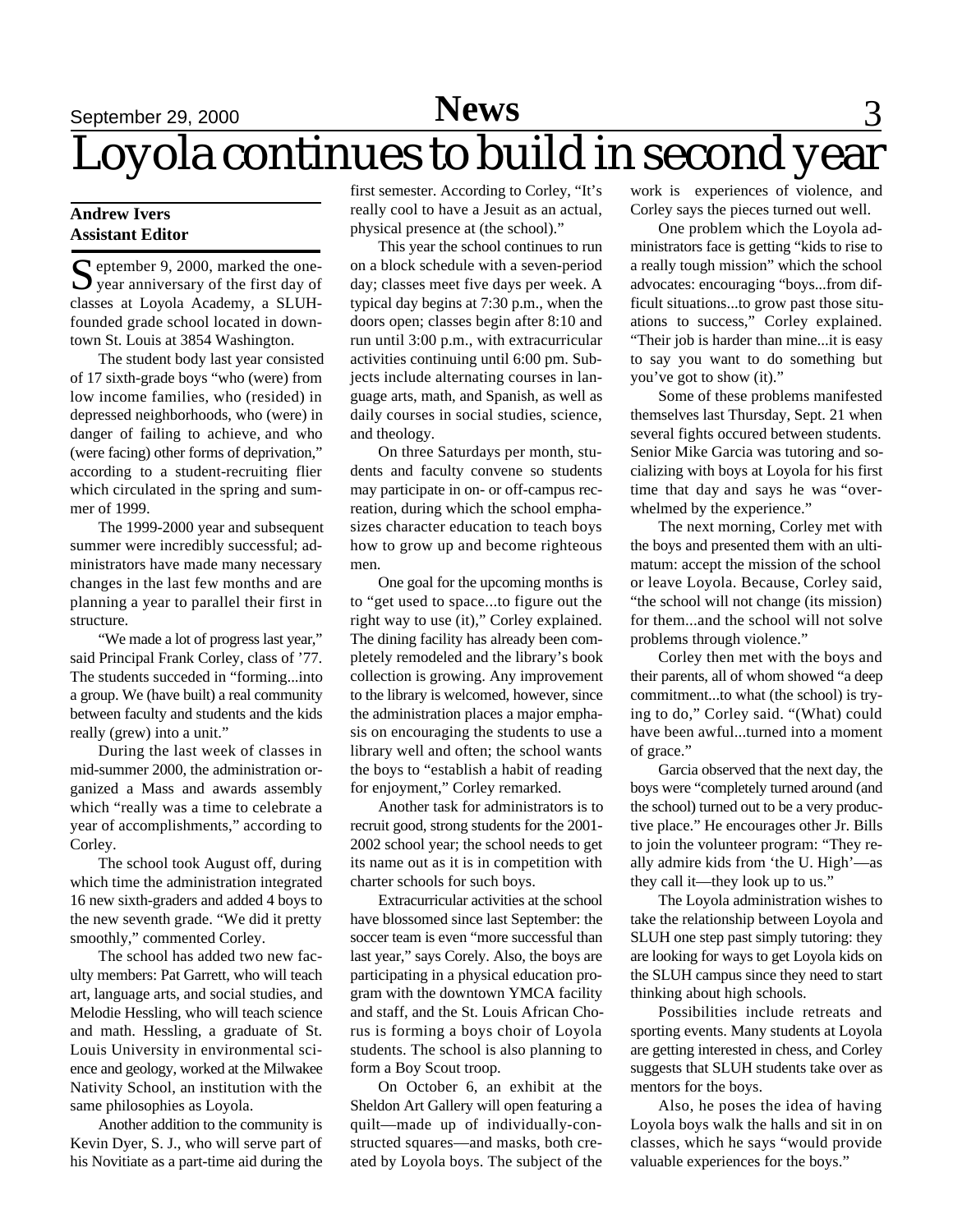4 **Editorial News** September 29, 2000

# New teacher hit parade draws to a close

*Dave Barton: Social Studies*

### **Matt Oehler Reporter**

A question for everyone, particularly<br>
Treshmen: Who was the greatest em question for everyone, particularly peror of the Byzantine Empire? If you do not know, maybe you could ask Dave Barton, a new Global History I teacher who replaced retiree Bonnie Vega.

Barton has been a football coach here

at Saint Louis U. High for three years. This will be his second year teaching, and his first at SLUH.



B a r t o n graduated from

SLUH in '93 and attended Truman State University. He attributes his interest in history to a college professor who "really made it mean something to me."

Aside from his studies, Barton was an assistant basketball coach at Truman for three years. After graduating, he went back to earn his master's degree and started subbing and student teaching.

Even before college, Barton always dreamed of returning to SLUH to teach. He hopes to give his students the same wonderful experience he had here.

Barton wished to return to his alma mater to teach, not only because he was a graduate, but because in his other teaching jobs he felt something was missing. According to Barton, SLUH students are the same as always: "bright, excited to learn, and motivated."

His biggest adjustment has been "getting to know the building, since it changed so much since I graduated." His favorite thing about SLUH is "the feeling when you enter the building."

Barton is also enthusiastic about his fellow staff members, saying, "They're very welcoming to me, very supportive. A lot of people have said 'It's good to have you back'."

*Tim Rittenhouse: Computers*

#### **Brian Kane Reporter**

A six-foot monster now walks the<br>halls of Saint Louis U. High, tapping six-foot monster now walks the into the school computer network, accessing the most valuable technical equipment the computer lab has to offer, and creating new programs with great ease. Is SLUH becoming the target of a hacker on

the run? Tim Rittenhouse would beg to differ.

Born in East St. Louis and having grown up in Belleville, Rittenhouse is



happy to be with the SLUH faculty this year, although the environment is anything but new to him.

A 1993 graduate of SLUH, Rittenhouse has long been a part of the SLUH community. Beginning with his freshman year here, he attended SLUH's summer basketball camps as a counselor, and he would continue doing so for several years.

During his senior year, he met another soon-to-be teacher at SLUH, as he was the senior advisor of Tim Chik, a new SLUH theology teacher this year. After graduating, Rittenhouse attended Saint Louis University and began working as an assistant coach of SLUH's varsity basketball team during his senior year of college.

After graduating with a degree in business management, Rittenhouse decided to begin taking classes at UMSL to earn his teaching degree, which he will finish this December. Staying involved with SLUH after graduation is what he believes grabbed his interest in teaching here.

He said, "I began coaching in my

*Peter Cerneka: Social Studies*

### **Brian Kane Reporter**

O f all the new faculty at Saint Louis U.<br>High this year, the one who will f all the new faculty at Saint Louis U. have the most contact with students is Peter Cerneka, a proctor, substitute teacher, coach, and moderator all packaged into one conveniently-sized SLUH faculty member.

Cerneka was born in Centralia, Illinois, and soon moved to Belleville, where he enrolled at Althoff High School, which he compared to



Bishop DuBourg High. He then attended college at Saint Louis University, graduating with a degree in communications journalism.

From SLU, Cerneka was on his way to New Orleans, where he volunteered with Mary Corps. He spent his time teaching at an inner-city middle school.

"It was pretty bare bones, and the diocese was keeping it alive," he commented.

During his time there, Cerneka helped run some extra-curricular programs for the school, helping to bring some more life to the poorly-funded school. While in New Orleans, he also taught at a high school run by the Brothers of the Sacred Heart.

Although he had thought he would be a journalist after his volunteering time, Cerneka said he loved the teaching experience, and it definitely made an impact on him.

Following his experience in New Orleans, he stated, "I sent applications to all the Catholic high schools within 100 miles of the St. Louis area."

Cerneka was hoping to get hired by SLUH or Desmet, describing Jesuit **See CERNEKA, 10**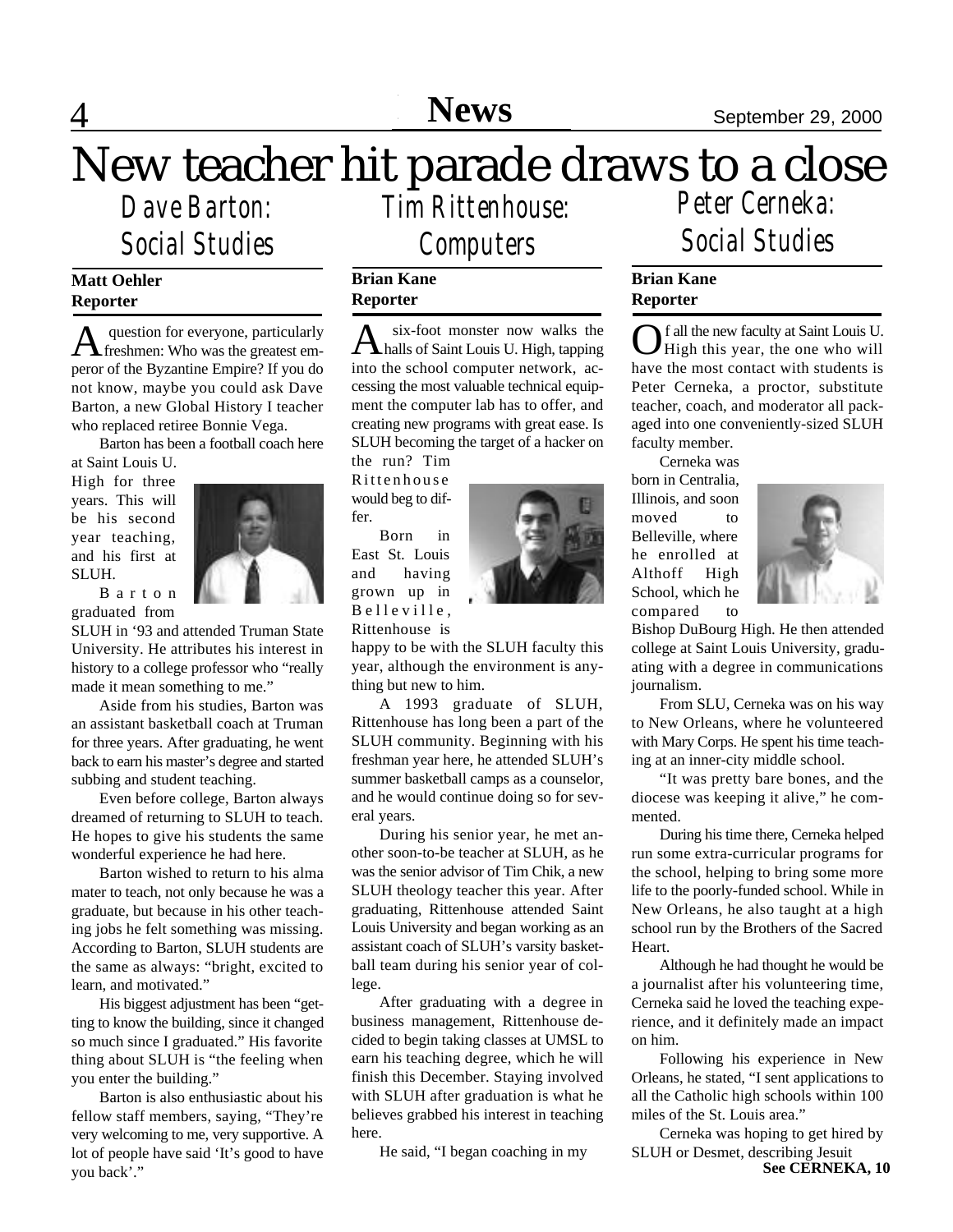#### (from 1)

pleased with the block periods were those who used the time for activities or lessons impossible to complete in 45 minutes. Gerry Quinn's theology class was able to watch a large portion of a movie, and James Raterman's honors English class worked on small group projects, which were completed by the end of the period. These are but two examples of the numerous teachers who enjoyed the flexibility of an extra 35 minutes of class time.

The Art Department seemed especially satisfied with the longer periods. "An eighty-minute period is ideal for long art projects," said art teacher John Mueller. "The more uninterrupted time students have, the more work they can get done."

However, even those teachers who most enjoyed the block schedule also found some faults in the schedule's effect on daily learning. One of the most controversial concerns centered on class time that would be lost if the block schedule were to be used over the long term. If one 80-minute block period is the equivalent of two of the current 45-minute periods, ten minutes of class time is obviously lost per block period.

"If the block schedule is used all of the time, it is not a benefit, to the students." said science teacher Charlie Busenhart. "They miss a large block of material covered with the normal schedule."

"This kind of schedule really hurts Advanced Placement classes," said history teacher Steve Aylward, alluding to the lost class time.

The members of the Foreign Language Department were the only group of faculty who were unified in finding that the extended periods adversely affected their curriculum. According to Spanish teacher Kevin Moore, research indicates that foreign language is most efficiently taught when it is reinforced daily. Such research leads to concerns among the foreign language faculty about the effectiveness of a class that could only meet two or three times a week, as would occur under a block schedule. A student's ability to focus for longer than 45 minutes on grammar and speaking skills was also questioned.

"This schedule is of no benefit to us," said Moore. "Students simply lose focus in a period that long. We'd all rather have a normal schedule."

Latin teacher Mary Lee McConaghy shared Moore's sentiment, saying, "For first-year students (the missed day) is deleterious. With each day without exposure to the language, there is so much lost. A skill discipline like Latin needs everyday experience."

However, even those not entirely pleased with the block scheduling were willing to tolerate the longer periods on a limited basis—for the greater good.

"If it works out to only once or twice a month, we're certainly willing to compromise if it helps other departments," said Moore.

As a result of the normal seven-period schedule, any block schedule will have three classes on one day and four on another. To make the three period variation a full-length school day, there must be a long unscheduled period. Many felt that such a large block of unscheduled time would lead to discipline problems and inefficient time-management by students, some of whom chose to use this period to catch up on sleep. Most of these fears were dispatched when Friday's school day passed with little commotion, but concerns over this potential problem continue.

"The students were fine, thank God," said Dean of Students Eric Clark of the students' behavior during the two-hour break. "Two hours is far too long to be off campus, but it worked out mostly well."

Student reactions to the block schedule were as diverse as the faculty's, but in general the schedule seemed to benefit the juniors and seniors more than the underclassmen.

Most students enjoyed the relaxed pace of the block classes, but many also felt that these classes were just as crammed as other school days. Also, many students still perceived the classes as containing just one day of material, while the teachers looked on the extended period as an opportunity to get more covered. Overall, students seemed to like the schedule.

"I liked it because there was more time in the day and less pressure to do homework," said freshman Tom Carrow.

Students also enjoyed the change from their every day routine which the block schedule afforded them.

"I would definitely like it once a month," said senior Jake Klug. "It's good for a change of pace."

Perhaps lost in the confusion and excitement of the drastically different schedule being tested last week was the fact that the school has no real intention of ever adopting a full-time block schedule. At the end of the year, the final impressions of the block week will be reviewed, with the possibility of making it a once-amonth or perhaps even quarterly fixture in years to come.

"I hoped that the block schedule days would be a nice change of pace during the week," said English teacher Chuck Hussung, the creator of the experimental schedule. "I don't think that two block days per quarter will kill the foreign language program, and it will give students a little bit of a slower change of pace."

While all faculty and students have an opinion on the issue of SLUH's schedule, many are preaching the importance of patience in a year of transition. According to Hussung, judgments on the seven period day, block week, and flex week should be held until all the implications of these schedules can be viewed from a distance, an idea echoed by many other faculty.

"This is just a first try, so I hope that no one is one hundred percent decided against it yet," said Moore. "These things take time."

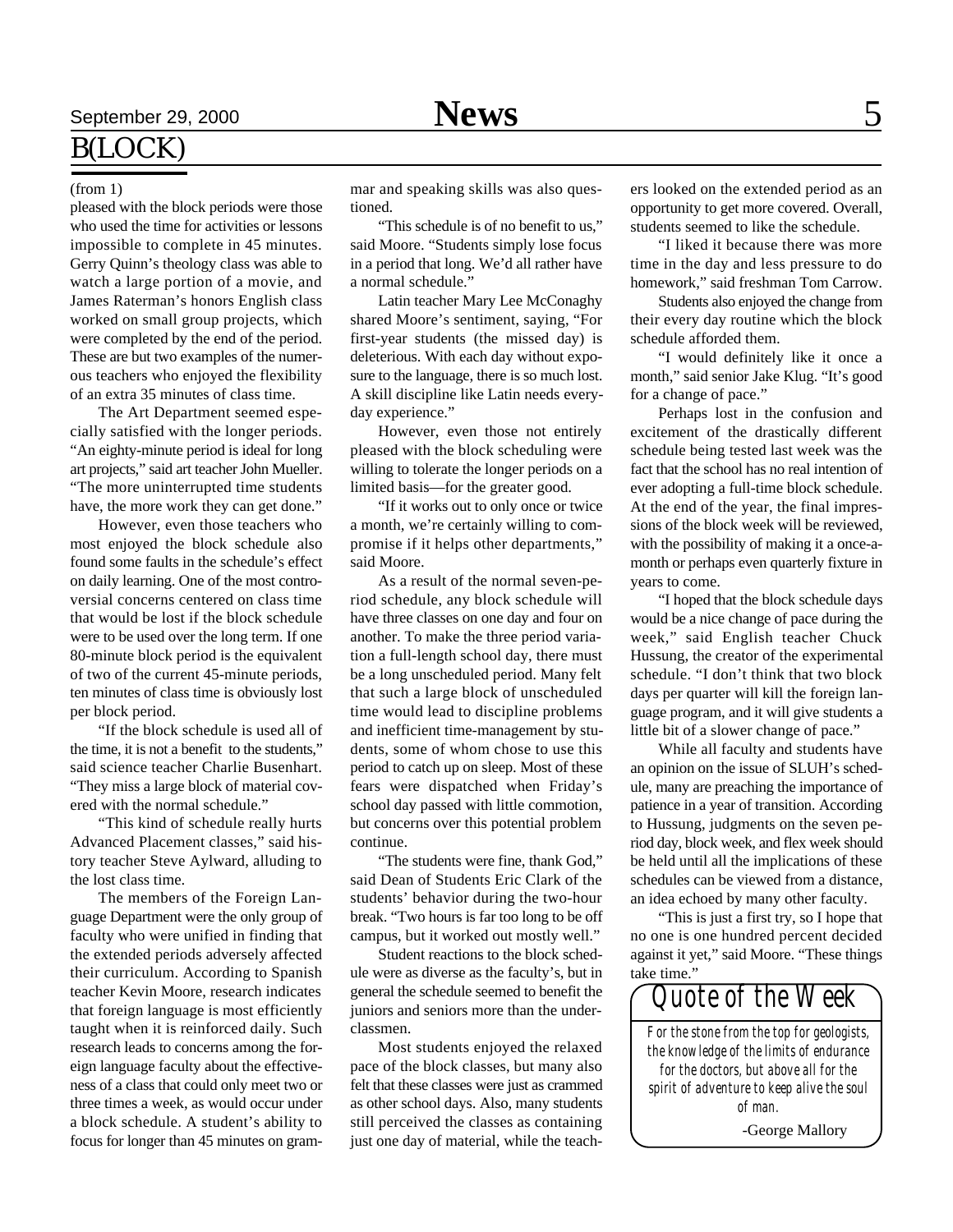**6** September 29, 2000

# Martelbills power through tourney

#### **Garry Holland Reporter**

Let a Friday evening, while the football<br>team was mutilating the Golden Grifast Friday evening, while the football fins of Vianney, the soccer team was squaring off against formidable conference foe Chaminade in the semi-finals of the CYC tournament. Although the core of last year's dominant Chaminade team graduated, underclassmen have stepped up for the Flyers, who came into the game undefeated. The game started slowly as both teams battled for possession in the midfield. Although SLUH dictated play in the first half, they were unable to notch a goal.

But in the second half, senior captains Kevin McCarthy and James Twellman broke the scoreless tie as each netted goals, demoralizing Chaminade.

McCarthy unloaded a shot at the 18 yard box which deflected off a Chaminade defender and into the goal. Twellman then hit a perfect free kick from just outside the box, beating the goalkeeper with his brilliantly-placed shot in the upper corner. The game ended 2-0 in favor of the Jr. Bills. Propelled by the momentum of knocking off the top-ranked team in the

area, SLUH remained focused, determined not to have any letdowns in the finals the next day against St. Mary's. SLUH took play right to the Dragons in the first half when David Brooks slotted a ball to John DiRaimundo, who nearly



Valdez makes a diving stop against St Mary's

#### scored.

After regulation ended in a nil-nil tie, the teams headed to the sudden death overtime periods. The Billikens were clearly fatigued, having played five grueling matches in a span of six days, but the team was resilient as they continued their attack and stifling defense.

When the sudden death periods expired with neither team having scored, the match was then decided by the controversial method of penalty kicks. Heroics by the St. Mary's keeper foiled the Jr. Bills' attempts while the Dragons converted their shots, so SLUH was defeated in the marathon match. Defender Kyle

Ottwell felt that "the team played great but we couldn't find the back of the net."

SLUH's next contest was on Wednesday against the Rockwood Summit Falcons, squaring off in the Jr. Bills' stadium. SLUH blitzed the Falcons as David Brooks put the Bills ahead with a breakaway goal in the opening minutes. Dan Hartwig and Twellman added two more goals, extending the lead.

Rockwood Summit managed to score one goal on a fluke shot, but SLUH responded with goals from Neil Sanders and Matt McCarthy. Sanders tallied another goal late in the game to give SLUH a 6-1 victory.

This week the team also received significant coverage from the local media. An article on James Twellman appeared in the *Post-Dispatch* sports page Wednesday. Marissa Vynalis from the Post-Dispatch *Prep Sports Show* attended class and practice Tuesday with brothers Frank and Stan Simek because they will be featured Sunday as the athletes of the week.

The equally impressive sibling tandem of Kevin and Matt McCarthy were left wondering why they weren't showcased, but nevertheless, they will participate in SLUH's match agianst Vianney on Sunday at Sport Port at 6:00.

# Polobills defeated by powerhouse Rams

### **Jeff Dueker Reporter**

S LUH vs. MICDS. It is the continua-<br>tion of a war started before the begin-LUH vs. MICDS. It is the continuaning of time (or at least before high school polo). The two teams have always been near the top of the water polo world, playing well consistently through the years, and both have built up impressive reputations. Also contained within this matchup is the spirit of SLUH polo, and this match is treated with the same reverence as the SLUH-CBC football game. The only problem with this battle between polo-gods is that someone must lose. This time, unfortunately, it was SLUH's turn

to accept defeat, 9-6. There was much more to this epic battle than the score, however.

MICDS had a slight advantage over SLUH in one area: they were simply faster. The Varsity team often did not do a sufficient job of getting back on defense before Country Day could kick in the afterburners.

"It was a very defensive game," said goal-scoring senior Kevin Rose.

"The game was especially defensive in the first half," Coach Charlie Busenhart amended, "which ended with the Rams leading 3-1."

Coach Paul Baudendistal added further insight into SLUH's avoidable short-

comings, saying, "Our players did not match up well with their players." He also noted that MICDS scored four of their nine goals on counter-attacks, goals that could have been avoided by better anticipating the speed of the Rams. Or by swimming faster.

"We did hold our own against MICDS in every other aspect of the game," noted Busenhart. "Take away the Rams' counterattack goals, and SLUH wins six to five."

**See POLO, page 8** Baudendistel had much to say about the Polobills' offense, commending SLUH's six hard-earned goals. He also recognized individual efforts, bellowing throughout the science office, "Zach Hartwig is a hero," much to the chagrin of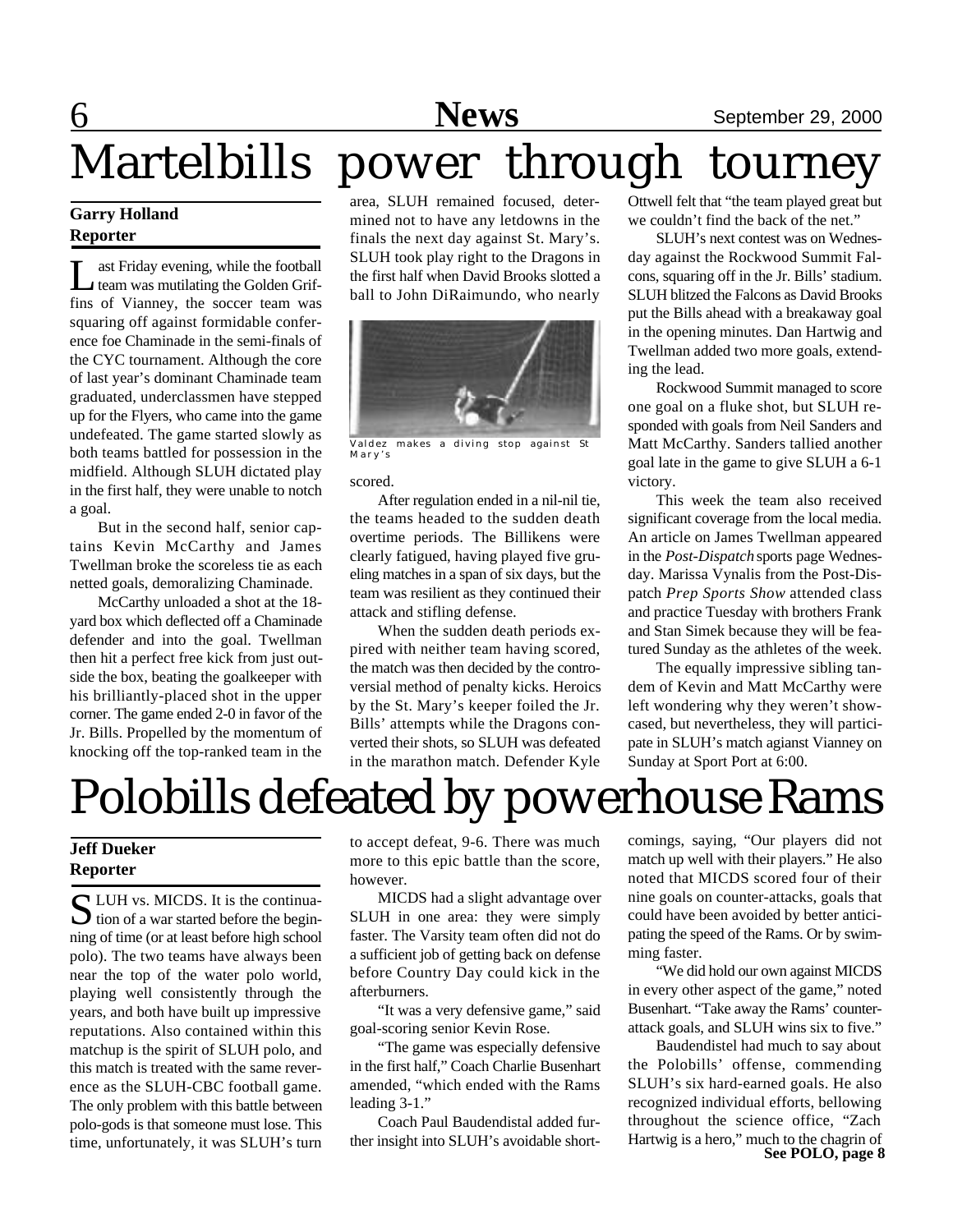## **Sports**

## September 29, 2000 **News** 7

# Jennings, Finney lead Gridbills to win

#### **Shawn Furey Reporter**

 $\sum$  *T* ith the SLUH defense allowing an average of just one touchdown per game, and the special teams unit being solid as well in the first three contests, the Bills were due for an offensive breakout game. With the recent lineup shuffles and the confidence gained from their first MCC victory over Chaminade, the boys in blue were ready to light it up. The Golden Griffins could do little but watch.

The Jr. Bills' first possession was indeed an omen of things to come. Despite several offensive penalties, standout sophomore Dossie Jennings engineered a drive which consisted mainly of his own running and a 19-yard pass to German tank #44, Matt Sinclair, which kept the drive alive. Jennings scored from one yard out on a keeper to put the Jr. Bills up 6-0.

With the tone for the game being set on offense, it was time for the rock solid

defensive corps to appear. The defense decided it did not want the offense to be the only ones scoring, and Chris Finney took it upon himself to make sure that was not the case. On Vianney quarterback Matt Fuhr's fourth throw of the game,



Dossie Jennings sprints for extra yards agianst Vianney

Finney picked off the pass at the SLUH 49-yard line and ran it back for some end zone love. Finney's was one of six interceptions the Jr. Bill defense had on the

night, tying a school record.

Coach Kornfeld said, "I was really pleased about tying the school record, but even more so that all four secondary starters got (an interception)."

Finney also shone on offense in the first half. On a pass play on which the average mammal would have been choked to death, Finney somehow managed to escape the grasp of a Griffin who was hanging on to the collar of his jersey. After escaping this defender and showing some impressive footwork, he was in the end zone after a 33-yard scamper.

On his scoring success on both sides of the ball, Finney said, "I just look to play as hard as I can on every down and try to make things happen."

Before the half was over, the Gridbills had scored ten more points on a touchdown from Jennings to Sinclair from 14 yards out and a 32-yard field goal by Greg Scott. The Jr. Bills left the half leading 29- 0.

**See GRIDLOCK, 8** Of the first half scoring explosion by

# X-Country captures third at Hancock

#### **Tom O'Brien Reporter**

A midst the loud cheers last Saturday<br>at Jefferson Barracks park, a pasmidst the loud cheers last Saturday sionate "let's go SLUH!" pierced the late morning air. The SLUH cross country team was getting ready once again to race against the best teams in the state, this time at the Hancock Invitational, one of the biggest meets of the year for the team; the day was full of outstanding results.

The SLUH varsity squad captured the third place trophy, just 17 points behind DeSmet and Jeff City. SLUH's top five scorers included four medalists: Tom O'Brien (15th, 17:08), Ryan Hatch (17th, 17:10), Dave Godar (24th, 17:27), and Patrick Leinaur (32nd, 17:40). John Parr rounded out the top five in 43rd place, and Dan Leinauer and Kyle Gonnerman also ran top seven qualifying times and places.

The race featured a good lead race from O'Brien and Hatch, the team captain, who came through once again with his dramatic last mile heroics by moving up continuously throughout the race. It was also a big day for Gonnerman, a sophomore running in his first varsity race, who finished 50th.

In the "B" race for freshmen and sophomores, Drew Noblot ran an outstanding race, capturing third place with a time of 18:08. With the help of fellow sophomores Peter Schaefer and Boyd Gonnerman, SLUH crushed the competition.

But the story of the day involved Andrew Linhares and John Oliver, who finished 15th and 16th, respectively. It was the first 5000 meter race for both and each finished under the 19-minute mark, a major milestone for freshmen. Coach Linhares summed up this major feat by

saying, "Wow that was huge."

Sophomore Geoff Stewart also medaled in the race, finishing 21st.

The JV race was not scored but featured some outstanding results for SLUH, with the lead runners capturing an unbelievable seven medals. Chris Crews ran to a 3rd place finish, with Jason Towers, Geoff Hadler, Raj Joseph, Richard Spicer, and Greg Kohler also medaling.

Next up for the Bills is a new meet on the schedule, the Midwest Jesuit Invitational. This meet will be run at Chaminade, but is being sponsored by DeSmet. It will bring together eight Jesuit schools from the midwest, including runners from as far away as Dallas Jesuit in Dallas, Texas. Conceived of as a way to celebrate Jesuit identity and give the schools a chance to experience regional competition, the meet begins at 4 p.m. with a mass and awards banquet for teams later in the evening.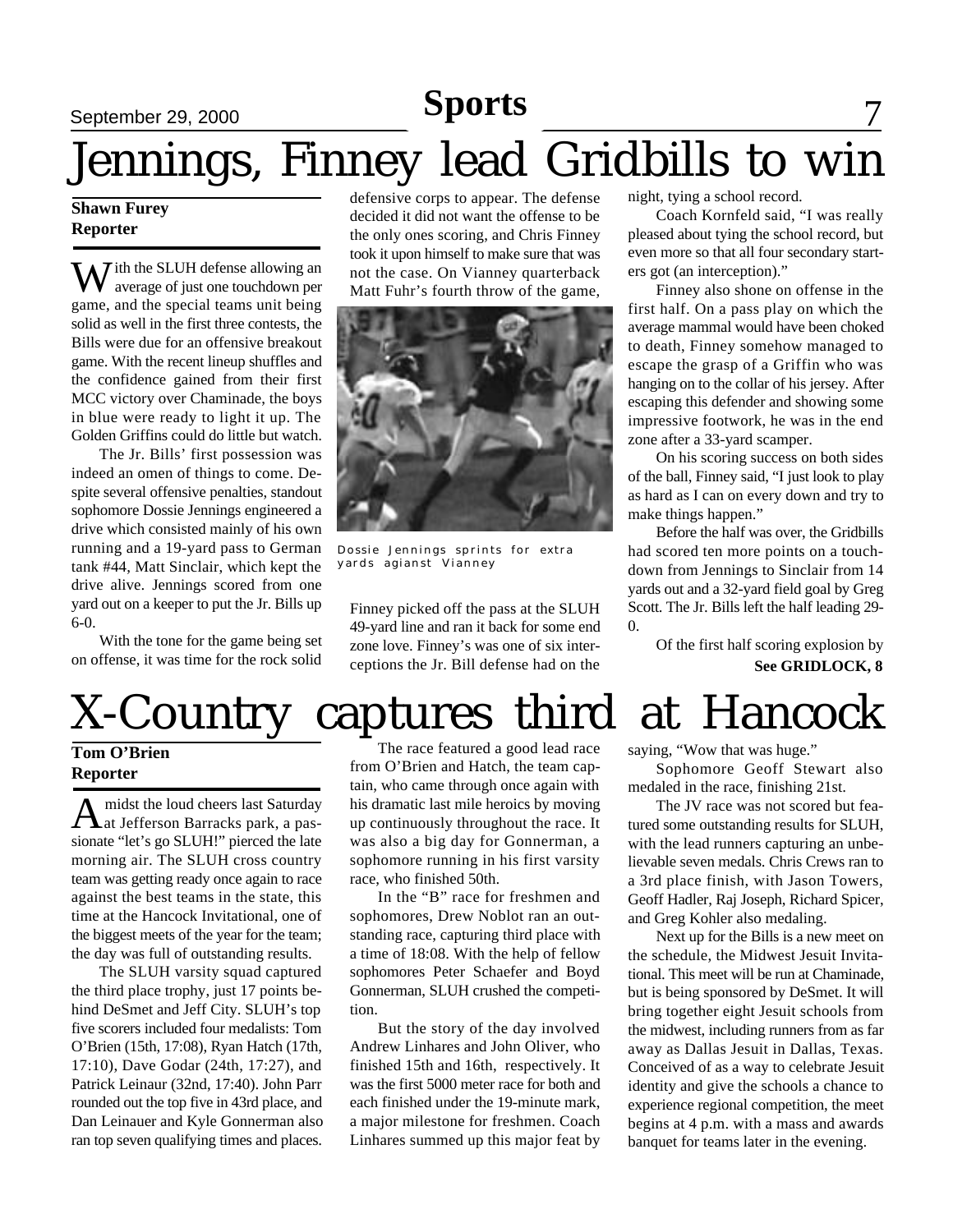# ISSUES

#### (from 1)

work, sending out letters and making phone calls to arrange for speakers to come to SLUH and donate their time. Moore noted, "It was not hard to get people to volunteer (to make presentations). Almost all saw it as a great investment of their time."

The central goals of Issues Day, according to the planning committee, are that "the members of our school become more knowledgeable about the issues facing our country, and that they come to recognize their duty to participate in the political process."

The day will begin in the gym with an introductory talk by motivational speaker Mike Barber, a philosophy teacher at St. Louis University. After the talk, students

#### (from 6)

arguing biology teachers.

Baudendistel noted that Hartwig's play now reminds him of JV games two years ago: during timeouts, Baudendistel would say, "Zach, start dominating now," which is exactly what Hartwig would do when he got back in the water. Hartwig's unique ability to dominate on command is truly an advantage for SLUH.

Baudendistel also pointed out that the varsity team was very leery of MICDS's key player Chris Collins, a worry that proved to be inconsequential.

"It's a good thing that Chris Collins can't shoot," quipped Baudendistel, referring to Collins hitting of the post four times—shots which could have easily been goals.

This loss is a big deal for SLUH, but this "playoff preview" might prove advantageous when the real playoffs roll around.

"It shouldn't happen again," said Busenhart. He noted that next time, SLUH's players will be better matched up with MICDS's, they will get back to defense a little quicker, and, of course, brutal revenge will be in order.

Before that fateful rematch, however, SLUH takes on Parkway North this afternoon at Parkway North at 4:00.

will then split up into small groups to listen to one of 52 different guest speakers who will cover 25 different topics. There will be three 40-minute sessions.

Last week students selected ten topics from a list of about 25, which included different issues such as crime, gun control, right to life, and capital punishment.

On one randomly-chosen survey, the top three choices were capital punishment, crime, and gun control, while the least-chosen topics were homelessness, affordable housing, and school vouchers. Since there are excellent speakers on every topic, some students were put into categories that were not at the top of their list, but librarian Moore stated that "the committee attempted to give each student

# POLO GRIDLOCKED

#### (from 7)

the boys in blue, Vianney linebacker Tom Dettweiler said, "they are very fast and they never run out of bounds...(they're) a tough bunch of guys."

The second half began exactly as the first had ended. SLUH marched down the field and junior tailback Chris Carter scored from 14 yards out on a series of jukes and spin moves.

 The extra point put SLUH up 36-0 and ended all hope of a Vianney comeback. With the game well in hand, Kornfeld was able to get everyone on the team some playing time in the third and fourth quarters.

Said Kornfeld, "It's always great when all the guys can get in and get a chance to show their stuff."

The supporting cast played solid football and only let up one touchdown to Vianney's first-string offense. With the 36-7 victory, the U. High improved its overall record to 2-1 and their MCC record to 2-0.

Matt Sinclair summed up the team's feelings by saying, "We know that if we play up to our potential, we can play with anybody in the state." Having watched this game, it's hard to doubt the big man.

at least one of their top three choices."

According to Whealon, "One of the committee's main goals is to get the students to see past the typical stereotypes and the television ads, and to have logical reasons for either supporting or not supporting certain candidates and beliefs."

For each topic, the committee attempted to find speakers who either support or opposed a certain issue, in an attempt to demonstrate both the pros and the cons.

 For instance, on the topic of genetic engineering, there will be a speaker from Monsanto, a company that genetically engineers food, and there will also be a speaker from The Genome Sequencing center at Washington University, a group that is opposed to genetic engineering.

The final activity of the day will be an all-school assembly in the gym with speakers Ann Wagner, Chair of the Missouri Republican Party, and Roy Temple, Executive Director of the Missouri Democratic Party.

At the assembly, the two speakers will each give a short talk before opening the floor to questions. Harrison said that "the final assembly will be similiar to that of a national convention: there will be live music, debating questions, and a final vote."

Prior to the assembly, students will meet in their homerooms to come up with a list of questions. The best questions will be given to the committee, who will then sift through them and pick out the ones best-suited to be discussed in the allschool forum.

Homerooms will also be the site of a mock Presidential election. Each homeroom will vote for either Bush or Gore, and each homeroom will be assigned a certain number of electoral votes based on its number of students.

The votes will be tallied and then announced at the end of the assembly, when both the electoral votes and the popular vote will be presented using a computerized diagram of the school, showing which candidate each homeroom supports.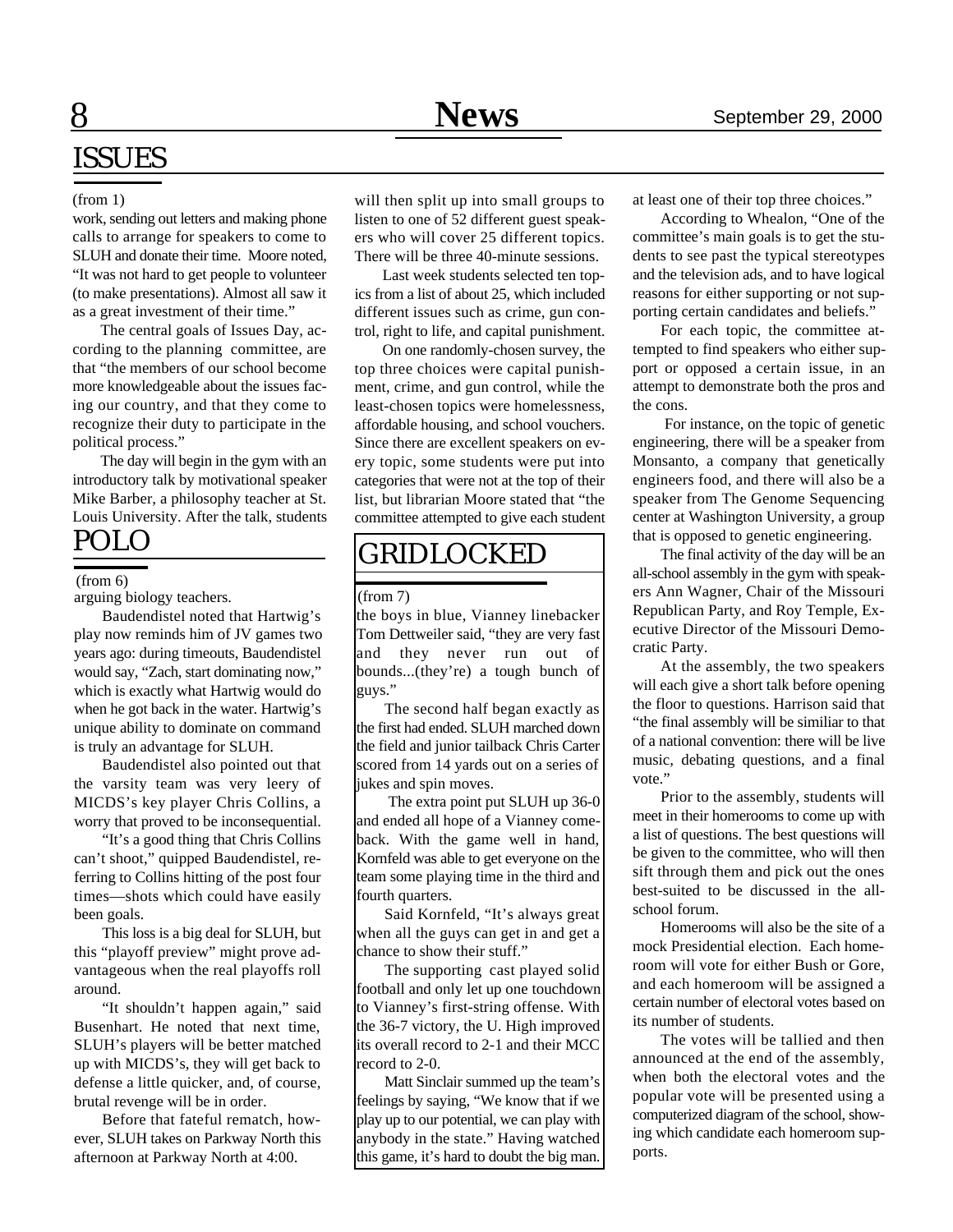# September 29, 2000 **Feature** 9 The Black Demon and other sports legends

#### **Peter Bartz-Gallagher Sports Editor**

A smooth wooden floor in Milwausmooth wooden floor in Milwaufields of Vanderbilt University. A traveling wrestling ring somewhere in the dusty Midwest. These playing fields might evoke for the athletes among us memories or dreams of success and glory in the sports we love. However, these places and all the arenas like them also hold importance for members of SLUH faculty and staff that have enjoyed great sporting careers in the past. As we concentrate on the lives of ourselves and our friends, we may forget that those who teach and serve us had the same thoughts. There are countless tales of victory, defeat, and even humor hidden in many of the teachers and staff in our very own school.

Russian teacher Robert Chura had a very successful four years at Vanderbilt University as a kicker for the football team. Chura recalls kicking to future NFL stars such as Emmit Smith, Garrison Hearst, and Derrick Thomas. Chura fondly remembers a light moment on the field when a Florida player named Jack Jackson (formerly of the Chicago Bears) was returning Chura's kickoffs. Chura tackled Jackson twice in the game, saving certain touchdowns. He remembers Jackson's teammates "laughing at him" because he was taken out twice by the kicker.

SLUH maintenance legend Ray Manker was also a legend in the professional wrestling circuit of the 1970s. Using the names "Ray Mann" for his likable character and "The Black Demon" for his evil character, Manker traversed the Midwest for seven years putting on wrestling shows for his fans. Manker tells of one wrestling promoter who spent much time and money promoting a fight between Ray Mann and The Black Demon— Manker's own two personas. To solve the problem, Ray had to fake an injury as Ray Mann, be carried away in an ambulance, and return later as The Black Demon.

Another incident that sticks in

Manker's mind was a trip to Poplar Bluff for a wrestling match, a trip during which the two cars carrying the wrestlers collided. The damage wasn't serious, but it was enough to delay the show until the police arrived and allowed the men to



Robert "Robbie" Chura in his senior year football photo, '92

leave. Manker is convinced that God was at work there, because when they got to the town they saw that a tornado had leveled nearly everything, but had spared the hall in which they were to wrestle. Manker remembers "about 48 hardcore fans" still out to see the show despite the disastrous storm. Since the organizers had expected between 700 and 1000 spectators, Manker and his team decided to do the show without charging the organizers.

Another tale that Manker eagerly relates is one of a certain young couple in the audience of a match. As Manker remembers, a young woman sitting with her husband made an unkind remark in Ray Mann's direction. "So," Manker says, "I spat on her." This occurred a few more times throughout the match. Finally, Ray Mann was thrown from the ring in one of the maneuvers, and landed directly in front of the couple. The young man made it very clear, with the help of his switchblade knife, that Manker should get right back into the ring. This harrowing experience is recalled with a casual fondness, as though such an adventure

were part of a normal day's work for Ray Mann or The Black Demon.

Computer instructor and baseball coach Steve Nicollerat was born and raised on St. Louis sports. Having played varsity baseball at DeSmet, he switched to refereeing basketball for the CYC. These humble beginnings were the start of a wide-ranging and highly esteemed refereeing career. From the CYC, this Lipton Tea-drinking ref moved through the ranks and eventually officiated nationally-televised Big 8 and Big 10 college basketball games. He was highly coveted as a referee and was often flown into other cities for big games.

Nicollerat's refereeing put him into close contact with some legendary Big Eight and Big Ten coaches, including Oklahoma's Billy Tubbs and Nebraska's Danny Nee—both of whom Nicollerat gave technical fouls to. An interesting side note: then-SLUH basketball coach Joe Mimlitz was sitting behind Nee the night Nicollerat gave him the technical.

Finally, few people know that resident P.E specialist Mimlitz had an illustrious basketball career on many levels of play. After losing the national championship in overtime at Moberly Junior College, Mimlitz transferred to Marquette University in Milwaukee, Wisconsin.

He was a starter on the varsity team as a junior and senior, averaging 12 points a game. During his senior year, Mimlitz was graced with the opportunity to play under the legendary Al Maguire, who would lead Marquette to a national chamionship in 1977. Mimlitz's years of experience in high school, junior college, and college basketball have given him perspective on sports and young athletes. College sports are much more of a business," said Mimlitz. "High school athletes should enjoy it while it lasts."

These few anecdotes barely scratch the surface of the memories of our faculty and staff, who all, if nothing else, stressed the importance of fun in sports.

"Always use sports, don't let sports use you," said Mimlitz. "It's a great phase of life, but it comes to an end."